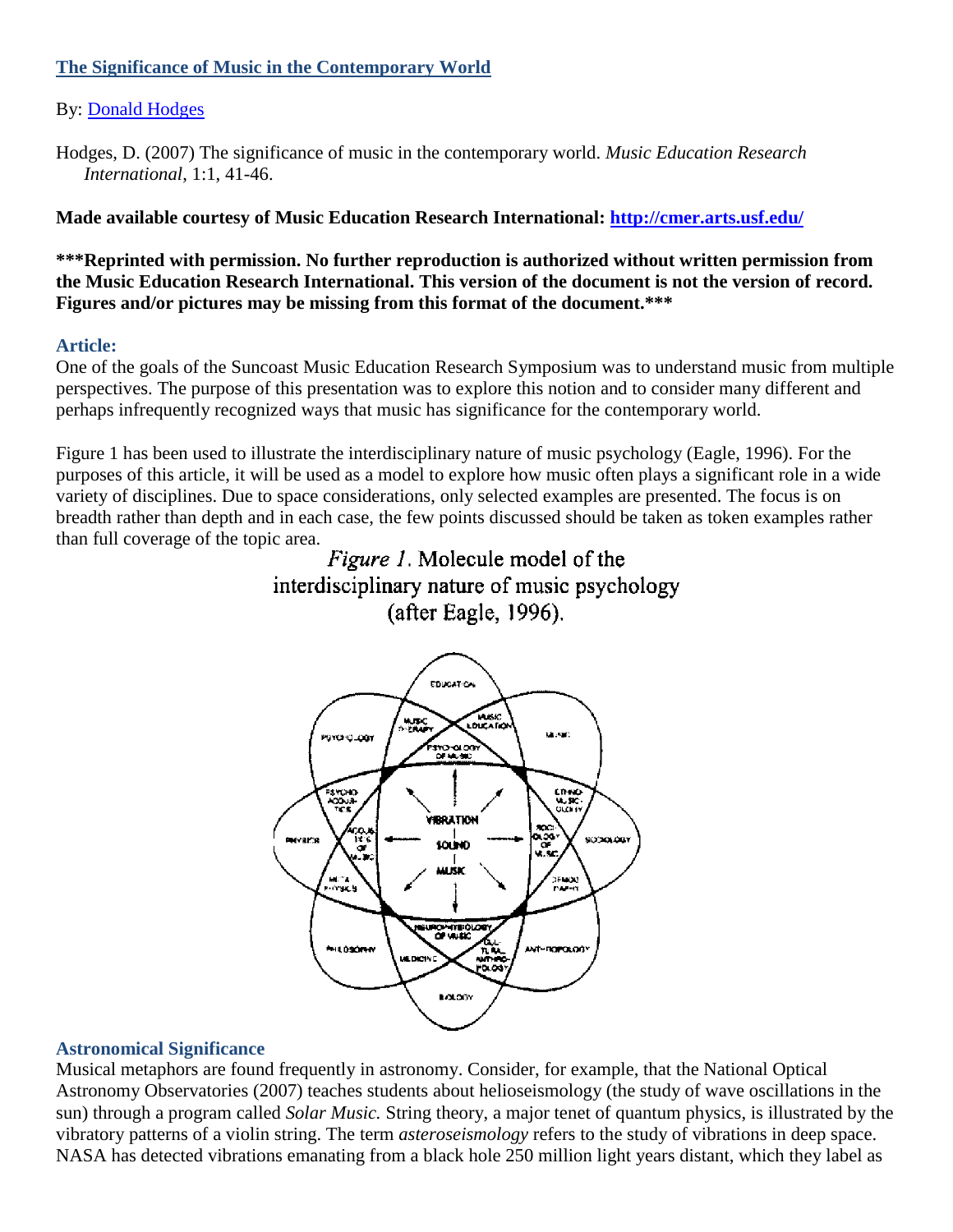sound waves (Chandra, 2007). The Voyager (2007) space missions, launched in 1977 are traveling at a rate of 1 million miles per day and are just now at the edge of our solar system. They each carry aboard two prototype CD-ROMs that contain information about who we are as a species. Two-thirds of these discs are music (Sagan, 1978).

### **Genetic Significance**

Researchers have developed an algorithm to turn DNA into sound (Ohno, 1993; Ohno & Ohno, 1986.). One goal is to diagnose illnesses by *listening* to the body. Diseased cells make more discordant sounds than healthy cells. Others have converted these DNA sequences into music or used them in musical compositions (Alexjander, 2007; Takahashi & Miller, 2007).

## **Sonification**

Sometimes it is difficult to make sense of a massive amount of visual data. Fortunately, we are remarkably adept at detecting aural patterns and *sonification* is the process of turning data into sounds. Familiar examples include a doctor using a stethoscope to listen to the heart or a mechanic listening to a car engine. A Geiger counter and sonar devices are other examples. Sonification is now being used in fields such as chemistry, physics, engineering, medicine, statistics, geology, meteorology, and computer science (Barrass & Kramer, 1999). This has led to a natural interest in creating music from these data-derived patterns (Kaper & Tipei, 1998; Kaper, Tipei, & Wiebel, 1999).

#### **Engineering Significance**

In an interesting article, Phillips (2005) likens the building of rockets to the building of guitars. Both require appropriate dissemination of vibrations. In the case of rockets, rumbling sound waves can literally cause such violent shaking that the ship could break apart. To learn how to dampen resonances, or literally to de-tune a rocket, NASA has built huge sound studios for acoustical testing of rocket parts.

#### **Architectural Significance**

In a recent book, Blesser and Salter (2006) write about the concept of aural architecture. In *Spaces speak, are you listening? Experiencing aural architecture,* they explore auditory spatial awareness and its relationship to aural architecture. Discussions move from cave acoustics to home theater audio systems, from evolution to neurobiology, from physics to perception, from science to engineering, from physical to virtual spaces, and from physical sound to emotional response.

#### **Economic Significance**

Music plays an enormous role in both U.S. and global economics. The estimated combined value for the music industry, including record sales, live music, and music publishing was \$48 billion in 2004 (Williamson & Cloonan, 2007). Apple's iTune has already experienced more than two billion downloads and Apple has sold more than 120 million iPods (Wong, 2007). Other economic figures include such facts as \$1.2 billion in U.S. ticket revenues in 2003 (Romanowski, 2001) and \$6.9 billion in music publishing revenues for 2000. The Bureau of Economic Analysis reported that U.S. citizens spent \$12.7 billion attending arts events in 2005; this is more than the \$9.7 spent on attending movies (Nichols, 2006).

#### **Biological Significance**

Currently, *Wild music: The sounds and songs of life* (Wild Music, 2007) is on a six-year nationwide tour of informal science centers. This exhibition explores the music of nature and the nature of music. Krause (1987, 1998, 2002) has explored natural soundscapes all over the world and recognizes the interconnection between animal sound-making and human musicality. Many others have explored these issues in species ranging from mice (Kalcounis-Rueppell, Metheny, & Vonhoff, 2006) to whales (Payne, 1995).

#### **Neuroscientific Significance**

The biological basis of human musicality is now clearly recognized (Zatorre & Peretz, 2001). The brain basis of music performance has been studied in pianists (Parsons, Sergent, Hodges, *&* Fox, 2005), conductors (Hodges,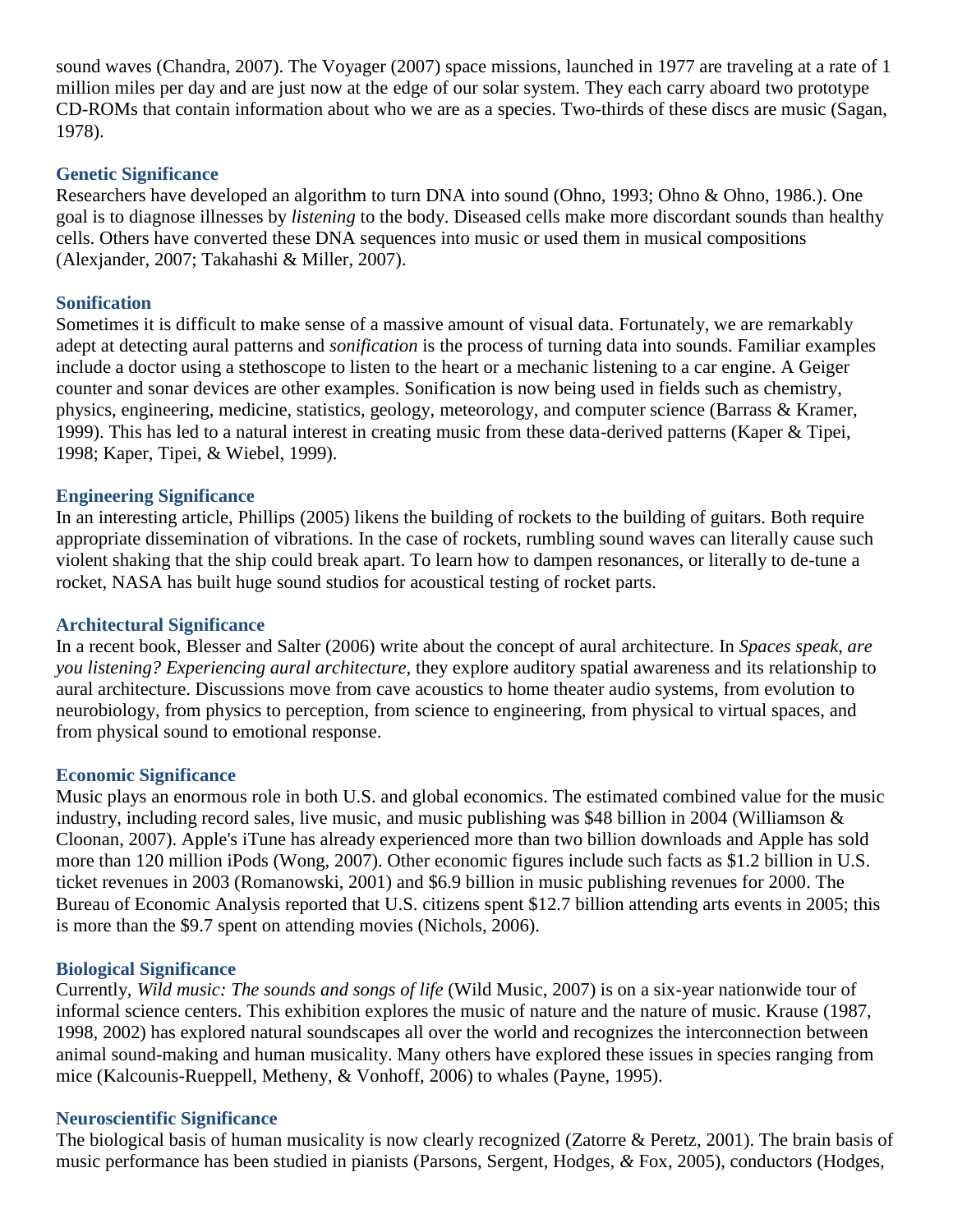Burdette, & Hairston, 2006; Parsons, Hodges, & Fox, 1998) and singers (Brown, Martinez, Hodges, Fox, & Parsons, 2004). In these and many other studies, it has become apparent that neural networks serving musical behaviors are widely distributed throughout the brain. Furthermore, there is increasing evidence that early musical training shapes and reorganizes the brain.

### **Audiological Significance**

Musicians spend an inordinate amount of time in loud environments. Over exposure to loud sounds can lead to noise-induced hearing loss. Some university wind ensemble members experienced up to 206% of their maximum allowable noise dosage during daily rehearsals, when anything over 100% may lead to permanent hearing loss (Walter, Mace, *&* Phillips, in press). Public school music teachers and university music faculty were also found to be at risk, with band directors, brass players and percussionists the most vulnerable.

## **Sociological Significance**

Although there may be (mis)perceptions that music is unimportant and inconsequential, ironically it may be that there is too much music in our society. We live in a music-saturated society where iPods are ubiquitous and where music is found nearly everywhere—in grocery stores, doctor's offices, airport waiting areas, and so on (Hargreaves & North, 1997). Personal and corporate identity is often shaped and expressed musically (Froelich, 2007).

## **Psychological Significance**

Music has psychological significance for nearly everyone. However, there are some individuals for whom music may occupy even larger significance. Williams Syndrome (WS) is caused by a microdeletion on chromosome 7, which leaves persons mentally asymmetric. That is, they have exaggerated peaks and valleys in various cognitive domains. Though WS individuals may have an IQ of around 65 or 70, they commonly do well, relatively speaking, in language and music, and very poorly in mathematic and spatial reasoning (Levitin & Bellugi, 1998). Some WS musicians are quite accomplished; Gloria Lenhoff , for example, sings thousands of songs in 28 different languages (Lenhoff, Wang, Greenberg, & Bellugi, 1997).

#### **Anthropological Significance**

Music has always and everywhere been significant in human behavior. Dramatic proof of the power of music was demonstrated when the Taliban were removed from power in Afghanistan in the early part of the 21st century. During their regime, local musicians were severely censured. As soon as they had the opportunity, musicians dug up instruments from ingenious hiding places and soon began to play and sing again (Lyden, 2002). Barz (2005) wrote a book on medical ethnomusicology that explores another powerful role that music is playing in Africa. Music is used to convey information and to influence social behaviors in the fight against the spread of HIV and AIDS. Speaking to current practices, the Society for Ethnomusicology (2007) has made a position statement against the use of music in torture. Music has been used in interrogation and warfare. High volumes, sensory overload and deprivation, and an array of other tactics are designed to affect a person's spatial orientation, balance and coordination.

## **Medical Significance**

Many physicians use music to reduce pain and anxiety in patients (Pratt & Spintge, 1995; Spintge & Droh, 1992a). Music listening can cause significant changes in blood chemistry and other physiological systems such as heart rate and blood pressure (Hodges, in press). By listening to music of their own choosing, many patients can reduce drug dosages in half. Music, too, is used to enable Parkinsonian and stroke patients to regain walking and other motor skills (Thaut, McIntosh, Rice, Rathbun, & Brault, 1996; Thaut, Rice, & McIntosh, 1997). The International Society for Music Medicine, whose membership is primarily physicians, is an organization dedicated to the use of music to effect health directly (Spintge & Droh, 1992b).

#### **Educational Significance**

The *Journal of Research in Music Education* has published music education research since 1953. Since that time, articles in this and many other journals have provided a foundation for evidence-based practice. More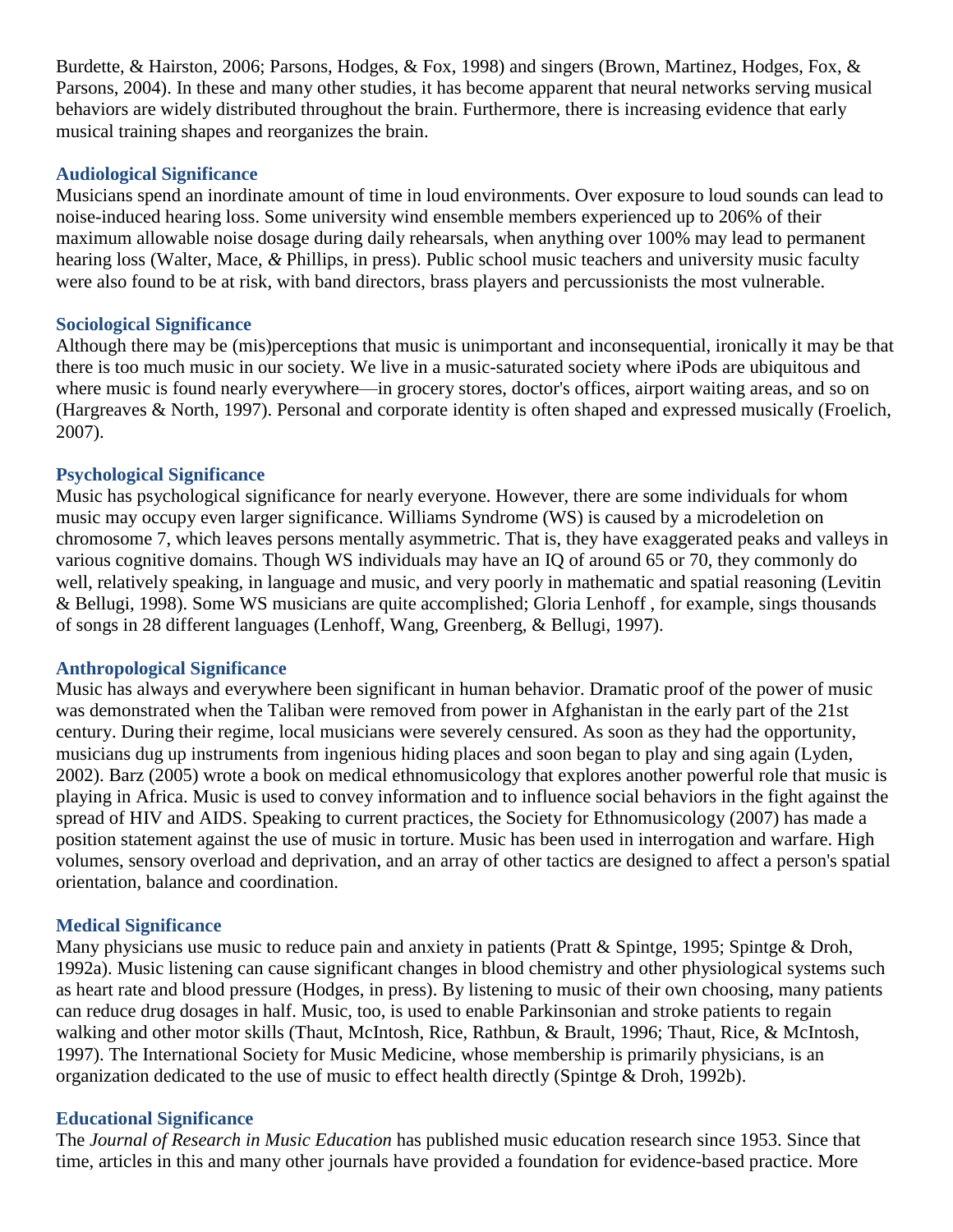recently, Sounds of Learning: The Impact of Music Education, a funded research program, has been launched to determine the outcomes of a quality music education on all aspects of a child's growth and development (Sounds of Learning, 2007). Since 2005, more than \$750,000 has been spent to fund 11 research projects. The first of these is now in print, with others on the way. Johnson and Memmott (2006) found that students in schools with exemplary music education programs scored higher on language and mathematics standardized tests than those in schools with weaker music programs. The Sounds of Learning Status Report (2007) provides a comprehensive review of the literature and is accompanied by an online searchable database of 566 relevant articles.

# **Philosophical Significance**

The foregoing discussions provide just a glimpse of the enormous amount of evidence supporting the tremendous impact of music on the human experience. Philosophers from the ancient Greeks to today have written passionately and eloquently in attempting to account for why this is so. Why should music mean so much to us? Why do we spend so much time and energy on music—creating it, performing it, and listening to it? We use music to accompany all manner of mundane, everyday activities such as doing dishes or washing the car and we use it to support, confirm, and express our most profound experiences. Weddings, funerals, religious and civic ceremonies, holidays and celebrations—all are nearly unthinkable without the presence of music. Although we should be concerned about the loss of symphony orchestras and the marginalization of music education programs, we should also be aware of and heartened by the tremendous significance that music has for the contemporary world.

# **REFERENCES**

Alexjander, S. (2007). Retrieved from<http://www.oursounduniverse.com/samples/samples.htral> on April 22, 2007.

Barrass, S., & Kramer, G. (1999). Using sonification. *Multimedia Systems,* 7(1), 23-31. Barz, G. (2005). *Singing for Life: HIV/AIDS and Music in Uganda.* New York: Routledge.

Blesser, B., & Salter, I. ( 2006). *Spaces Speak, are you Listening? Experiencing aural architecture.* Cambridge: The MIT Press.

Brown, S., Martinez, M., Hodges, D., Fox, P., & Parsons, L. (2004). The song system of the human brain. *Cognitive Brain Research, 20,* 363-375.

Chandra "Hears" a Black Hole for the First Time. Retrieved from

[http://chandra.harvard.edu/press/03\\_releases/press\\_090903.html](http://chandra.harvard.edu/press/03_releases/press_090903.html) on April 21, 2007. Eagle, C. (1996). An introductory perspective of music psychology. In D. Hodges (Ed.),

*Handbook of Music Psychology,* 2nd ed. 1-X. San Antonio: IMR Press.

Froelich, H. (2007). *Sociology for Music Teachers: Perspectives for Practice.* Upper Saddle River, NJ: Prentice-Hall.

Hargreaves, D. & North, A. (1997). *The Social Psychology of Music.* New York: Oxford University Press. Hodges, D. (in press). Bodily responses to music. In S. Hallam, I. Cross, & M. Thaut (Eds.), *Oxford Handbook of Music Psychology.* Oxford: Oxford University Press.

Hodges, D., Burdette, J., & Hairston, D. (2006). Aspects of multisensory perception: The integration of visual and auditory information processing in musical experiences. In G. Avanzini, L. Lopez, S. Koelsch, & M. Majno (eds.), 175-185. *The Neurosciences and Music II: From Perception to Performance, Annals of the New York Academy of Sciences,* Vol. 1060.

Johnson, C., & Memmott, J. (2006). Examination of relationships between participation in school music programs of differing quality and standardized test results. *Journal of Research in Music Education,* 54(4), 293- 307.

Kalcounis-Rueppell, M., Metheny, J., & Vonhoff, M. (2006). Production of ultrasonic vocalizations by Peromyscus mice in the wild. *Frontiers in Zoology,* 3(3).

Kaper, H., & Tipei, S. (1998). Manifold Compositions, Music Visualization, and Scienctific Sonification in an Immersive Virtual-Reality Environment. *Proceedings of the International Computer Music Conference '98.*  Ann Arbor, Michigan, pp. 399-405.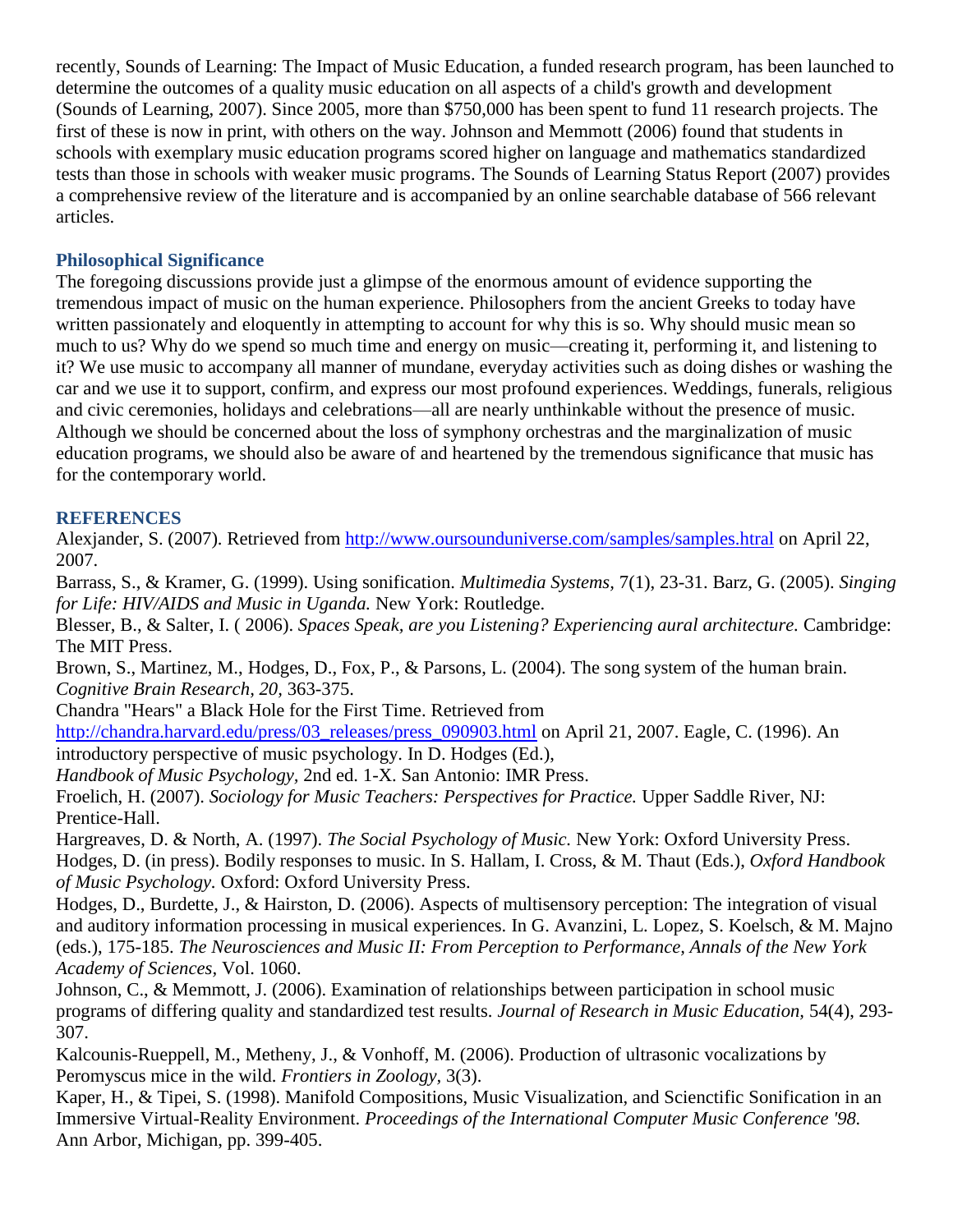Kaper, H., Tipei, S., & Wiebel, E. (1999). Data sonification and sound visualization. *Computing in Science and Engineering,* 1(4), 48-58.

Krause, B. (1987). The niche hypothesis: How animals taught us to dance and sing. Retrieved from [http://www.wildsanctuary.com](http://www.wildsanctuary.com/) on November 29, 2007.

Krause, B. (1998). *Into a wild sanctuary.* Berkeley, CA: HeydayBooks.

Krause, B. (2002). *Wild soundscapes: Discovering the voice of the natural world.* Berkeley, CA: Wilderness Press.

Lenhoff, H., Wang, P., Greenberg, F., & Bellugi, U. (1997). Williams syndrome and the brain. *Scientific American,* 277(6), 68-73.

Levitin, D., & U. Bellugi. (1998). Musical abilities in individuals with Williams Syndrome. *Music Perception,*  15(4), 357-389.

Lydon, J. (2002). Afghanistan Musicians. All Things Considered (January 15, 2002). Retrieved from <http://www.npr.org/templates/story/story.php?storyId=1136411> on November 29, 2007.

National Optical Astronomy Observatories. Retrieved from

[http://www.noao.eduJeducation/ighelio/solar\\_music.html](http://www.noao.edujeducation/ighelio/solar_music.html) on April 22, 2007. Nichols, B. (2006). Consumer spending on performing arts. Retrieved from

<http://www.nea.gov/research/Notes/91.pdf> on November 29, 2007.

Ohno, S. (1993). A song in praise of peptide palindromes. *Leukemia* 7 (Supplement 2, August 1993): S157-9. Ohno, S., & Ohno, M. (1986). The all prevasive principle of repetitious recurrence governs not only coding sequence construction but also human endeavor in musical composition. *Immunogenetics, 14,* 71-78. Parsons, L., Hodges, D., & Fox, P. (1998). Neural basis of the comprehension of musical harmony, melody, and rhythm. Abstracts for Society for Neuroscience Annual Meeting. *Journal of Cognitive Neuroscience.*

Parsons, L., Sergent, J., Hodges, D., & Fox, P. (2005). The brain basis of piano performance. *Neuropsychologia, 43(2),* 199-215.

Payne, R. (1995). *Among Whales.* New York: Charles Scribner's Sons.

Phillips, T. (2005). Guitars and Rockets: Surprising Similarity Between. *Science Tuesday.* (November 8, 2005). Retrieved from [http://Science.NASA.gov](http://science.nasa.gov/) on November 29, 2007. Pratt, R., & Spintge, R. (Eds.). (1995). *MusicMedicine,* 2. St. Louis: MMB.

Romanowski, P. (Ed.). (2001). *Rolling Stone Encyclopedia of Rock & Roll,* 3rd ed. New York: Fireside Books. Sagan, C. (1978). *Murmers of earth: The Voyager interstellar record.* New York: Random House.

Society for Ethnomusicology. (2007). Position Statement on Torture. Retrieved from

http://webdb.iu.edu/sem/scripts/aboutus/aboutsem/positionstatements/position statement torture.cfm on November 27, 2007.

Sounds of Learning. (2007). Status Report of Sounds of Learning. Retrieved from <http://www.uncg.edu/mus/soundsofleaming.html> on November 28, 2007.

Spintge, R., & Droh, R. (eds.). (1992a). *MusicMedicine,* 345-349. St. Louis: MMB.

Spintge, R., & Droh, R. (1992b). The International Society for Music in Medicine [ISMM] and the Definition of Musicmedicine and Music Therapy. In R. Spintge & R. Droh (Eds.). *MusicMedicine,* 3-5. St. Louis: MMB.

Takahashi, R., & Miller, J. (2007). Conversion of amino-acid sequence in proteins to classical music: Search for auditory patterns. *Genome Biology, 8(5),* 405.

Thaut, M., McIntosh, G., Rice, R. , Rathbun, J., & Brault, J. (1996). Rhythmic auditory stimulation in gait training for Parkinson's disease patients. *Movement Disorders, 11(2),* 193-200.

Thaut, M., Rice, R., & McIntosh, G. (1997). Rhythmic facilitation of gait training in hemiparetic stroke rehabilitation. *Journal of Neurological Science, 151,* 207-215.

Voyager. Space Missions. Retrieved from<http://voyager.jpl.nasa.gov/spacecraft> on April 23, 2007.

Walter, J., Mace, S., & Phillips, S. (in press). Preventing hearing loss in university schools of music. *Proceedings of the 82nd Annual Meeting, 2006.* Reston, VA: National Association of Schools of Music. Wild Music. (2007). Retrieved from [http://www.wildmusic.org](http://www.wildmusic.org/) on November 29, 2007. Williamson, J., & Cloonan, M. (2007). Rethinking the music industry. *Popular Music, 26(2),* 305-322.

Wong, M. (2007). The Apple way. The Associated Press. *Greensboro News & Record,* November 27, 2007.